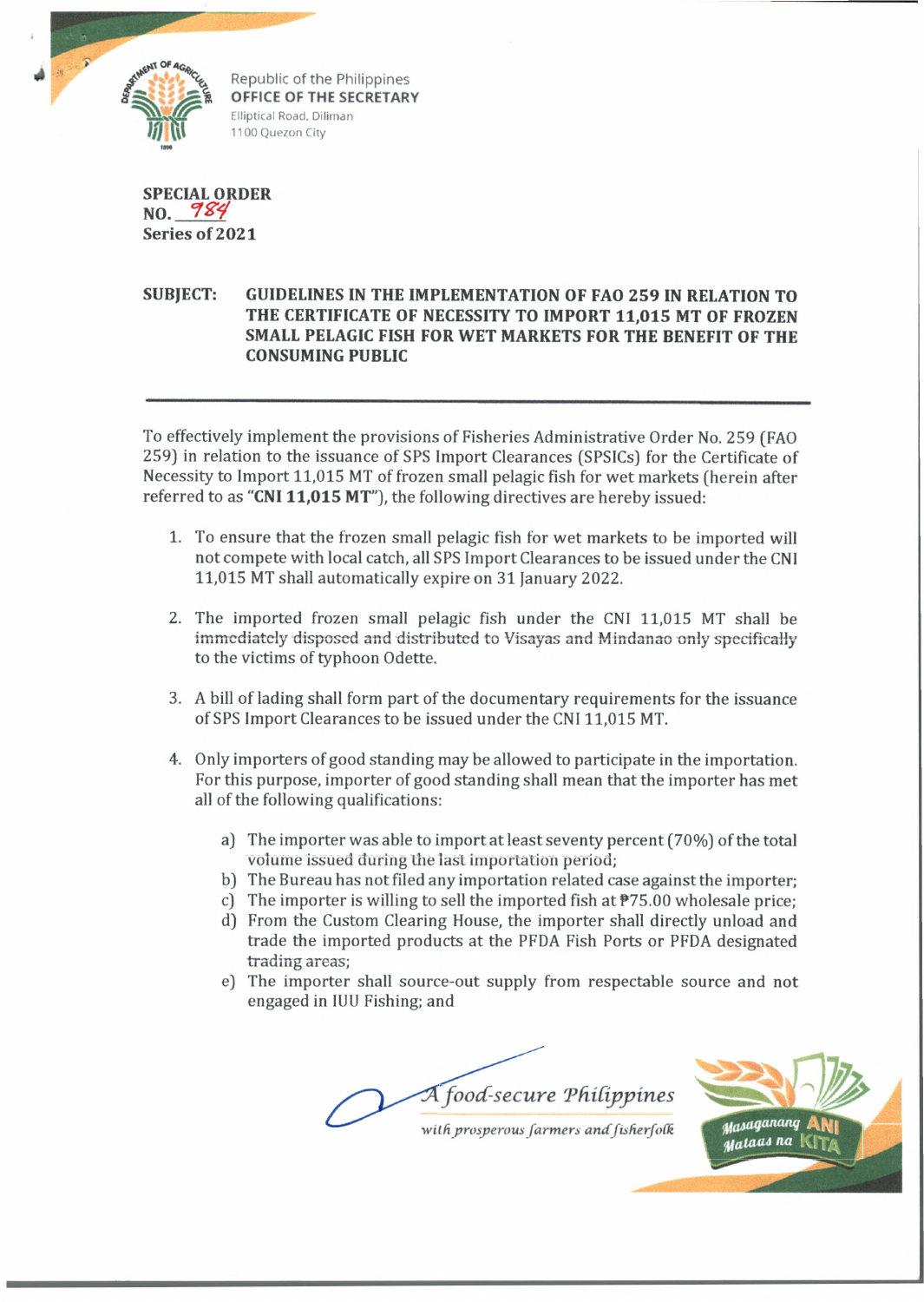- f) The importer must be able to have the imported frozen small pelagic fish arrive in the Philippines within thirty (30) days from the date of SPSICs but not later than 31 January 2022 and shall dispose the same within twenty (20) days upon arrival; and
- g) The importer must have logistical advantage in the area of distribution including cold storage facility and distribution channels for the imported fish and fishery products.
- 5. The 11,015 MT volume shall be apportioned equally and directly distributed among importers who shall meet the foregoing requirements.
- 6. All qualified importers shall strictly comply with Food Safety Standards provided under the law and relevant regulations.
- 7. Transfer of allocation shall not be allowed.

This Order shall take effect immediately and shall remain in force until the arrival of the last shipment for this importation period.

Done this day of

**WILLIAM D. DA** Secretary

> DEPARTMENT OF AGRICULTURE !III1IIIII!!!III!!I!IIIIII!II!I!II!IIII!1II1I!!II!!IIIIII! in replying pis ate this code : For Signature: S-12-21-0627 Received . 12/29/2021 01:07 PM



Masaganang with prosperous farmers and fisherfolk m<sub>ataas na</sub>